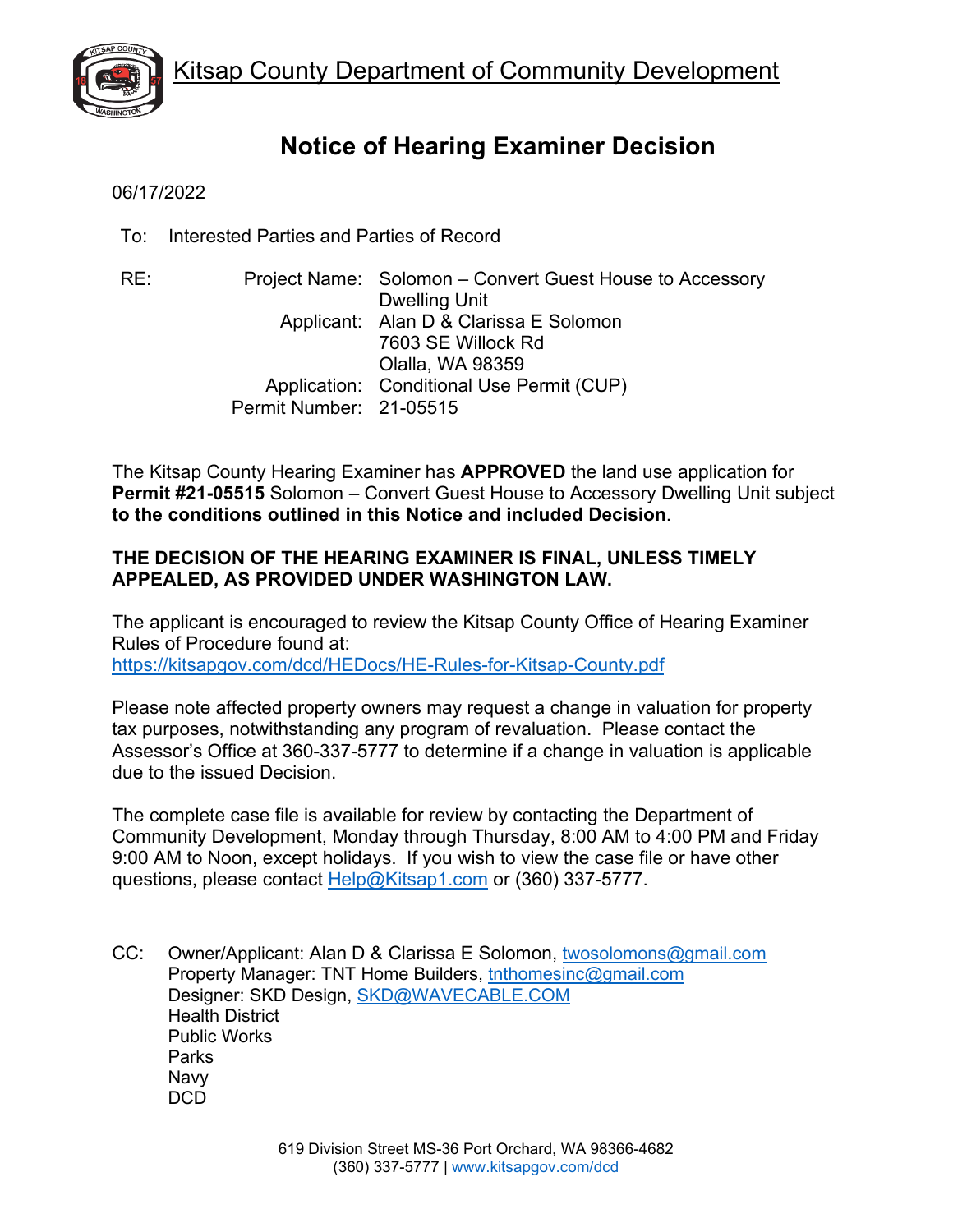DSE South Kitsap Fire District South Kitsap School District Puget Sound Energy Water Purveyor Point No Point Treaty Council Suquamish Tribe Port Gamble S'Klallam Tribe Squaxin Island Tribe Puyallup Tribe WA Dept of Fish & Wildlife WA State Dept of Ecology-SEPA WA State Dept of Ecology-SEPA Wetland Review WA State Dept of Transportation WA State Dept of Transportation-Aviation Interested Parties: None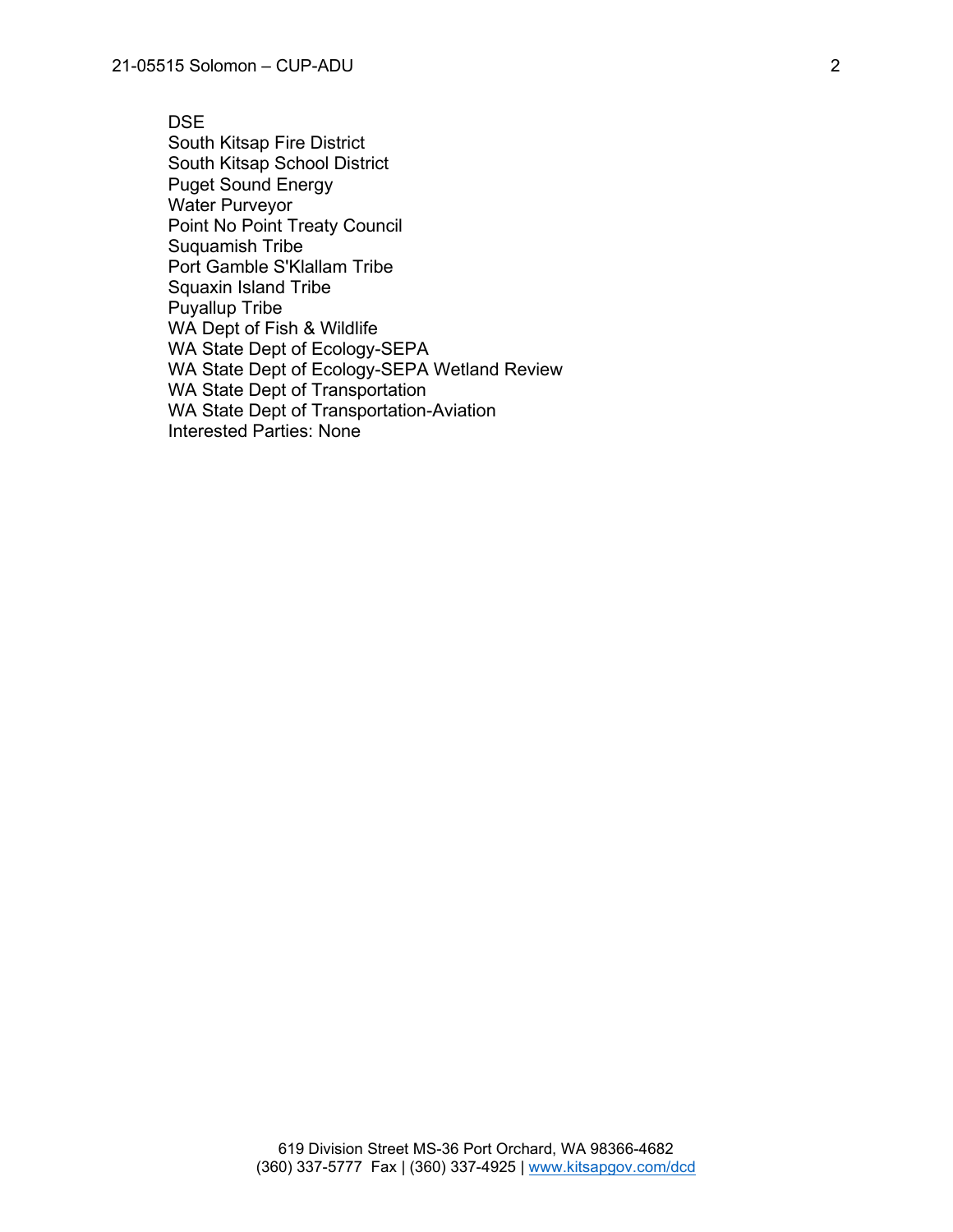# **BEFORE THE HEARING EXAMINER FOR KITSAP COUNTY**

| In the Matter of the Application of      | No. 21-05515        |                                        |
|------------------------------------------|---------------------|----------------------------------------|
| Alan & Clarissa Solomon                  | CUP                 | <b>Solomon Accessory Dwelling Unit</b> |
| For Approval of a Conditional Use Permit | <b>AND DECISION</b> | FINDINGS, CONCLUSIONS,                 |

# **SUMMARY OF DECISION**

The request for a conditional use permit to allow construction of an 890 square foot detached accessory dwelling unit, at 7603 SE Willock Road, is **APPROVED**. Conditions are necessary to mitigate specific impacts of the proposal.

# **SUMMARY OF RECORD**

Hearing Date:

The Hearing Examiner held an open record hearing on the request on May 26, 2022, utilizing a hybrid approach allowing for live participation or participation by remote access technology. The record was left open until June 2, 2022, to allow any member of the public having difficulty connecting to the remote hearing to submit written comments in lieu of live testimony. No additional comments were submitted and, accordingly, the record closed on June 2, 2022.

Testimony: The following individuals presented testimony under oath at the open record hearing:

Darren Gurnee, County Planner Clarissa Solomon, Applicant

Exhibits:

The following exhibits were admitted into the record:

- 1. Staff Report, dated May 19, 2022
- 2. Single Family Residence Floor Plan (5 Sheets), dated November 2020
- 3. Required Permit Questionnaire Conditional Use Permit Accessory Dwelling Unit, received October 21, 2021
- 4. Stormwater Waiver, received October 21, 2021
- 5. Water Provisions Waiver, received October 21, 2021
- 6. Kitsap Public Health District Building Site Application, approved September 2, 2021

*Findings, Conclusions, and Decision Kitsap County Hearing Examiner Solomon Accessory Dwelling Unit CUP No. 21-05515*

*Page 1 of 13*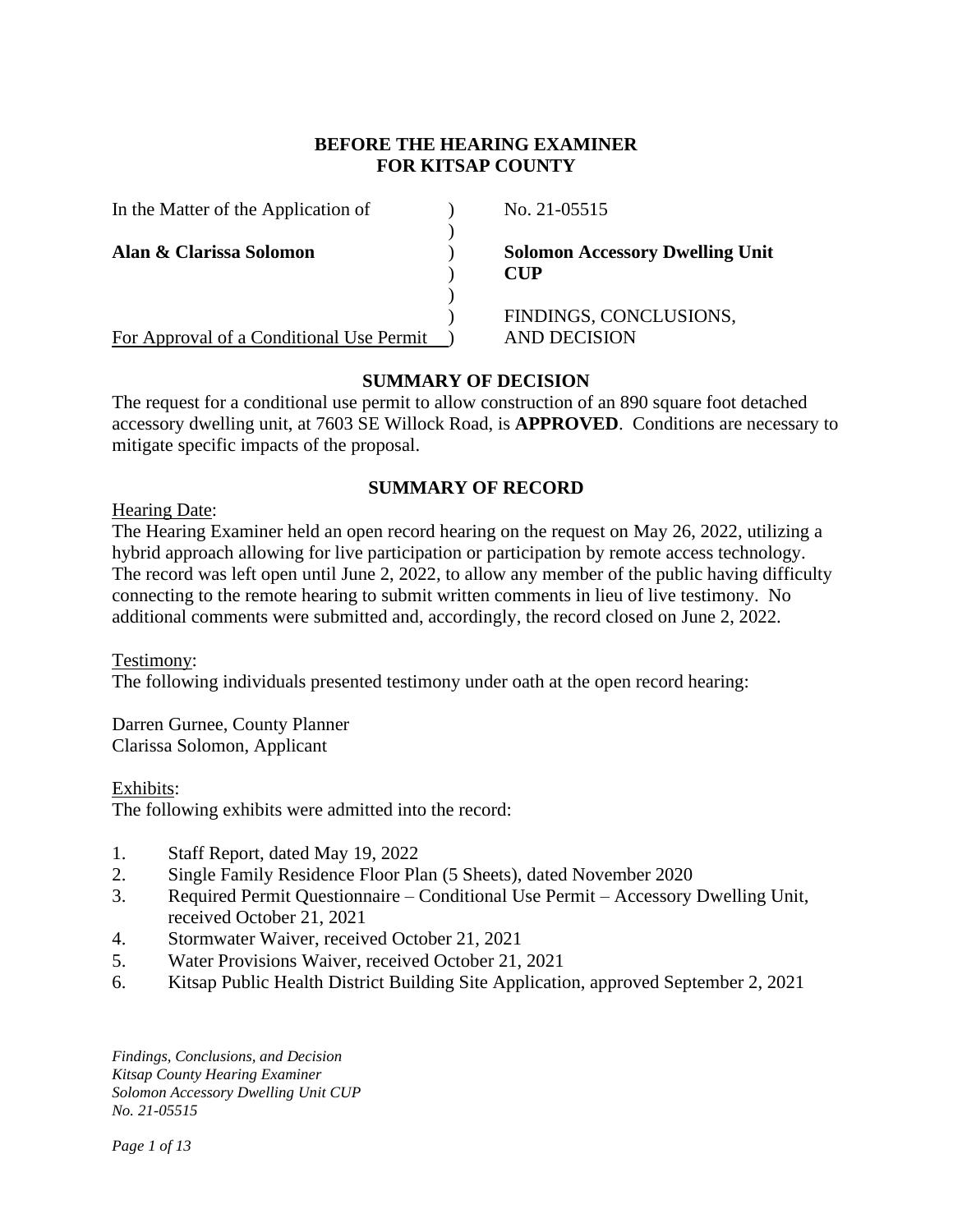- 7. ADU Conditional Use Permit Memorandum, dated September 2, 2021
- 8. Notice of Application, dated April 4, 2022
- 9. Project Narrative and Permit Questionnaire (Information Request Letter), dated April 8, 2022
- 10. ADU Elevation, received April 12, 2022
- 11. Single Family Residence Photograph, received April 12, 2022
- 12. SEPA Environmental Checklist, dated January 12, 2022
- 13. Updated Site Plan (2 Sheets), dated April 11, 2022
- 14. Updated ADU Plans (2 Sheets), received April 27, 2022
- 15. Kitsap Public Health District Building Site Application, approved April 21, 2022
- 16. Determination of Nonsignificance, dated May 11, 2022
- 17. Notice of Public Hearing, published May 11, 2022
- 18. Certification of Public Notice, dated May 16, 2022
- 19. Staff Presentation
- 20. Hearing Sign-In Sheet

The Hearing Examiner enters the following findings and conclusions based upon the testimony and exhibits admitted at the open record hearing:

#### **FINDINGS**

#### Application and Notice

- 1. Alan and Clarissa Solomon (Applicant) request a conditional use permit (CUP) to allow construction of an 890 square foot detached accessory dwelling unit (ADU) on a 5.42 acre property that is being developed with a permitted 3,428 square foot single-family residence, detached shop structure, and associated driveway, septic system, and private well. The property is located at 7603 SE Willock Road.<sup>1</sup> Exhibit 1, Staff Report, pages 1 *and 2; Exhibit 2; Exhibit 3; Exhibits 5; Exhibit 6; Exhibit 8; Exhibit 9; Exhibit 17; Exhibit 19.*
- 2. Kitsap County (County) determined that the application was complete on October 21, 2021. On April 4, 2022, the County provided notice of the application consistent with the requirements of Kitsap County Code (KCC) 21.04.210 by publishing notice in the County's publishing newspaper of record and by mailing or emailing notice to property owners within 800 feet of the site and to reviewing departments and agencies. The County's notice materials stated that written comments on the proposal could be submitted up until seven days before the date of the open record hearing associated with the application. On May 11, 2022, the County mailed notice of the associated open record hearing to property owners within 800 feet of the site, and to interested parties,

<sup>1</sup> The property is identified by Kitsap County Assessor's Tax Account No. 282302-1-048-2007. *Exhibit 1, Staff Report, page 1.*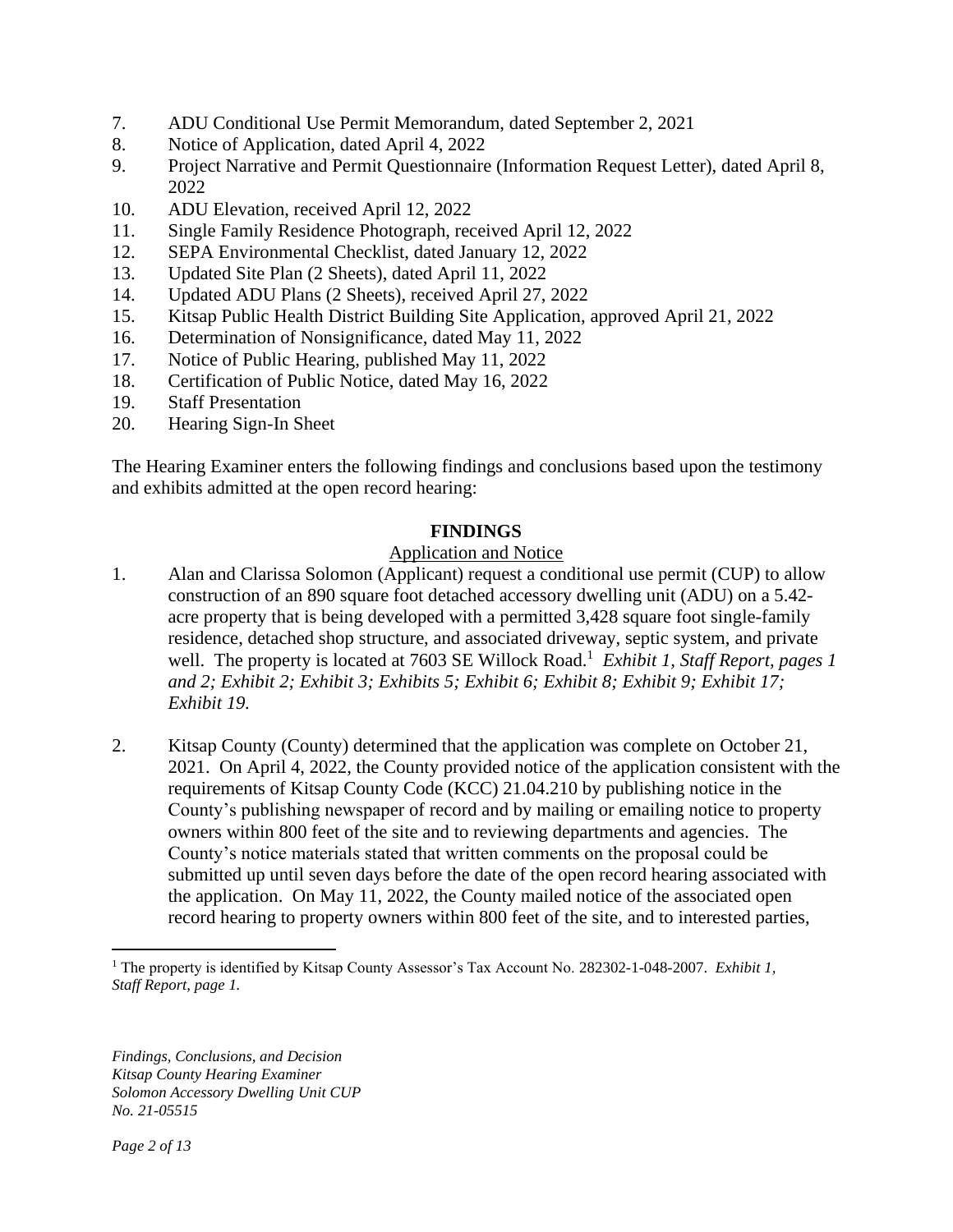and published notice in the County's publishing newspaper of record. On May 11, 2022, notice of the hearing was posted on the subject property. The County did not receive any comments on the proposal in response to its notice materials. *Exhibit 1, Staff Report, pages 1 and 6; Exhibit 18; Exhibit 17; Exhibit 18; Exhibit 19.* 

# State Environmental Policy Act

3. The County acted as lead agency and analyzed the environmental impacts of the project as required by the State Environmental Policy Act (SEPA), Chapter 43.21C Revised Code of Washington (RCW). The County consolidated notice of the SEPA review comment period with the notice of application under the optional process provided for by Washington Administrative Code (WAC) 197-11-355, with a SEPA comment deadline of April 18, 2022. The County did not receive any comments on the environmental review of the proposal. The County reviewed the Applicant's environmental checklist and other information on file and determined that the proposal would not have a probable significant adverse impact on the environment. Accordingly, the County issued a Determination of Nonsignificance (DNS) on May 11, 2022, with an appeal deadline of May 25, 2022. The DNS was not appealed. *Exhibit 1, Staff Report, pages 1 and 2; Exhibit 8; Exhibit 12; Exhibit 16; Exhibit 17.*

# Comprehensive Plan and Zoning

- 4. The property is designated "Rural Residential" by the County Comprehensive Plan. County staff identified the following Comprehensive Plan policies as relevant to the proposal:
	- Limit the designated rural area to low residential densities that can be sustained by minimal infrastructure improvements, that cause minimal environmental degradation, and that will not cumulatively create the future necessity or expectation of urban levels of service. [Land Use Policy 50]
	- Permit residential uses in rural areas consistent with the planned rural character of the surrounding area. [Land Use Policy 51]
	- Outside of the Type III Limited Area of More Intensive Rural Development (LAMIRD), limit development only to that which serves rural residential or resource needs and does not draw population from Urban Growth Areas. This policy is implemented through Comprehensive Plan Land Use designations, zoning designations, and zoning code provisions. [Land Use Policy 53]
	- Use regulatory strategies to incentivize and provide flexibility for development of affordable and special needs housing. [Housing, Human Services Policy 5]
	- Adopt regulatory changes to allow non-traditional housing types. [Housing, Human Services Policy 7]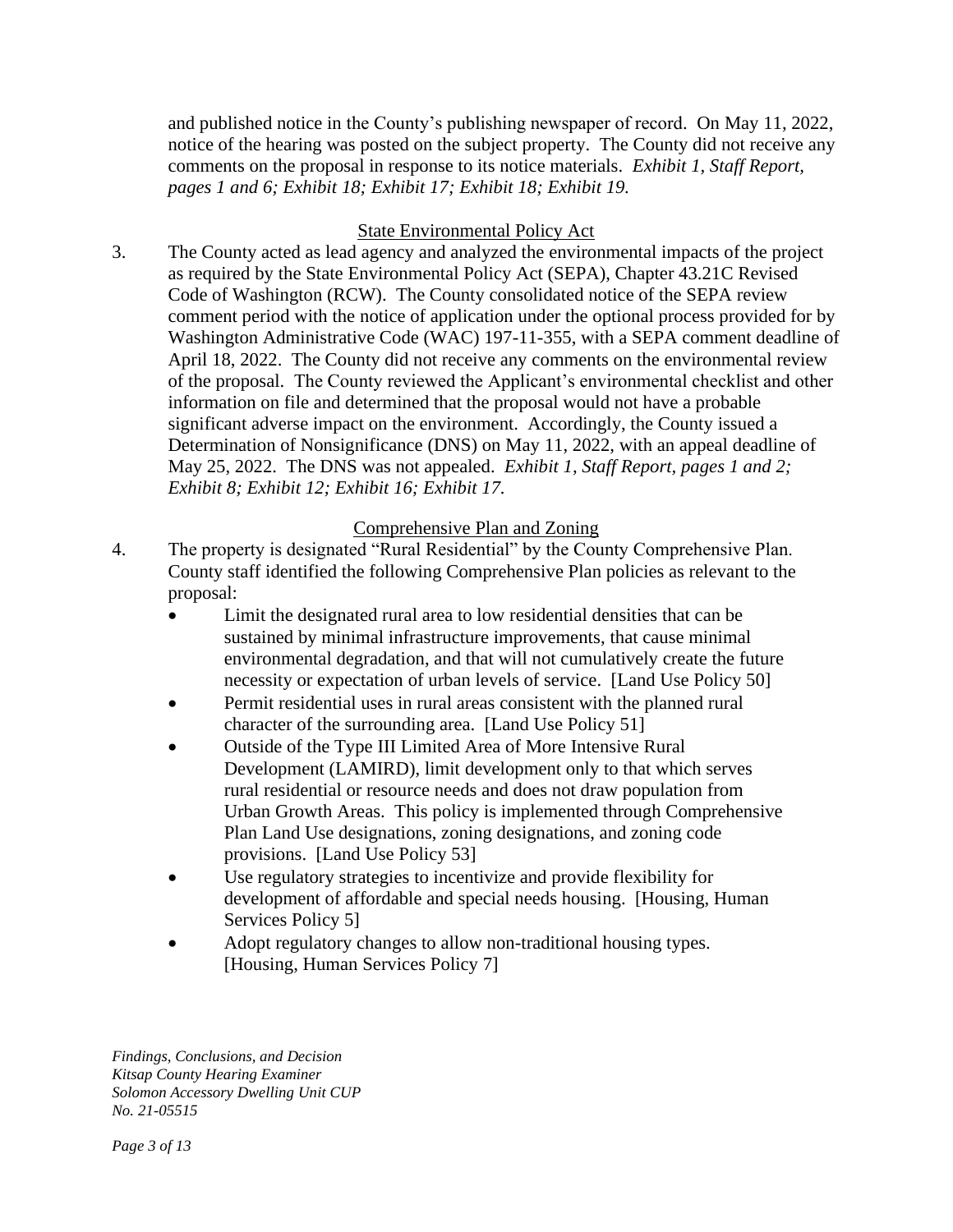- Promote fair housing to ensure that all residents of Kitsap County have an equal and fair opportunity to obtain safe and sanitary housing suitable to their needs and financial resources, regardless of race, religion, gender, sexual orientation, age, national origin, family status, income, disability, or other protected class. [Housing, Human Services Policy 11]
- Identify and remove regulatory barriers and limits access to or the provision of a diverse affordable housing supply. [Housing, Human Services Policy 12]
- Identify and remove impediments to creating housing for harder to house populations. [Housing, Human Services Policy 13]
- Disperse affordable housing opportunities throughout the County. [Housing, Human Services Policy 14]

*Exhibit 1, Staff Report, pages 4 and 5.*

5. The subject property is zoned "Rural Residential" (RR). The RR zone "promotes lowdensity residential development consistent with rural character. It is applied to areas that are relatively unconstrained by environmentally sensitive areas or other significant landscape features. These areas are provided with limited public services." *KCC 17.130.010.* ADUs are allowed in the RR zone with a conditional use permit. *KCC 17.410.042.* ADUs in the RR zone are required to have front yard setbacks of 50 feet, and side and rear yard setbacks of 5 feet. *KCC 17.420.052.* The Applicant's site plan demonstrates that the proposed ADU structure would meet the applicable setback requirements. In addition, ADUs are subject to the special use provisions of KCC 17.410.060. The proposed ADU's compliance with these special use provisions is discussed in detail below. *Exhibit 1, Staff Report, pages 2 through 7; Exhibit 3; Exhibit 8; Exhibit 9; Exhibit 17.*

# Existing Property and Proposed Development

6. As noted above, the 5.42-acre property is being developed with a 3,428 square foot single-family residence, detached shop structure, and associated driveway, septic drain field, and private well. The site is generally flat and is heavily wooded outside of existing developed areas. There are no mapped critical areas on the subject property. The proposed detached 890 square foot ADU would be located approximately 50 feet from the primary residence. A private driveway would provide access to both the primary residence and the proposed ADU from SE Willock Road. The private well and on-site septic serving the primary residence would also provide service to the ADU. The Kitsap Public Health District (KPHD) reviewed and approved the proposal with no conditions. The Kitsap County Fire Marshal's Office also reviewed and approved the proposal with no conditions. Properties to the north, south, east, and west, are zoned RR and are developed with single-family residences. *Exhibit 1, Staff Report, pages 1 through 3, 9, and 12; Exhibit 3; Exhibit 6; Exhibit 8; Exhibit 9; Exhibit 15; Exhibit 17.*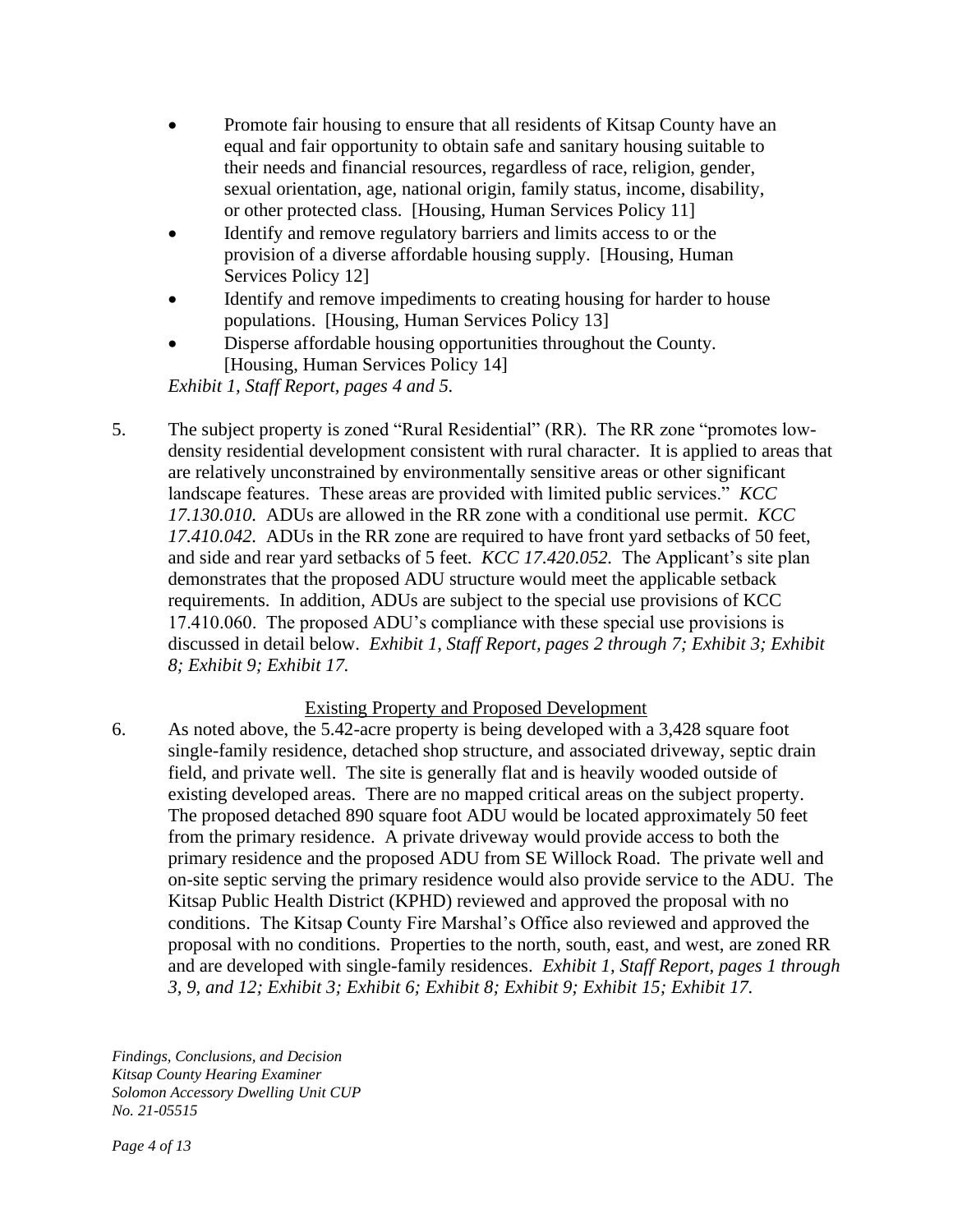# Conditional Use Permit

- 7. The County zoning code makes some uses conditional in certain zoning districts. A *conditional use* is an activity specified by the zoning code "as a principal or accessory use that may be approved or denied based on consistency with specific criteria." *KCC 17.110.175.* As noted above, the Applicant requests a CUP to construct an ADU, which is listed as a conditional use in the RR zoning district. *KCC 17.410.042.* ADUs in the RR zone are required to satisfy the ADU special use provisions of KCC 17.410.060. County staff reviewed the proposal and determined that it would satisfy these provisions. The ADU special use provisions are listed below, together with County staff's analysis (in italics):
	- a. An ADU shall be allowed as a permitted use in those areas contained within an urban growth boundary. *The subject property is not located within an urban growth boundary.*
	- b. An ADU shall be subject to a conditional use permit in those areas outside an urban growth boundary. *The subject property is located outside of the urban growth boundary. The Applicant requests approval of a CUP to allow an ADU.*
	- c. Only one ADU shall be allowed per lot. *The Applicant proposes only one ADU. There are no other ADUs present or proposed on the property.*
	- d. Owner of the property must reside in either the primary residence or the ADU. *The owner would reside in the permitted single-family residence.*
	- e. The ADU shall not exceed 50 percent of the square footage of the habitable area of the primary residence or 900 square feet, whichever is smaller. Dimensions are determined by exterior measurements. *The proposed ADU is 890 square feet. The proposed residence is 3,428 square feet. Fifty percent of 3,428 square feet is 1,714 square feet; therefore the ADU is limited to 900 square feet, the smaller value.*
	- f. The ADU shall be located within 150 feet of the primary residence or shall be the conversion of an existing detached structure. *The single-family residence and proposed ADU would be located less than 50 feet apart, satisfying this requirement.*
	- g. The ADU shall be designed to maintain the appearance of the primary residence. *The proposed single-family residence and proposed ADU would be similar in appearance with regard to style of construction, with the proposed ADU containing siding matching the aesthetic of the primary residence and garage.*
	- h. All setback requirements for the zone in which the ADU would be located shall apply. *The proposed ADU would meet all setbacks required by the Rural Residential zone.*
	- i. The ADU shall meet applicable health district standards for water and sewage. *The ADU would be served by a private well and private on-site septic system. The Kitsap County Health District reviewed and approved the proposed ADU without conditions.*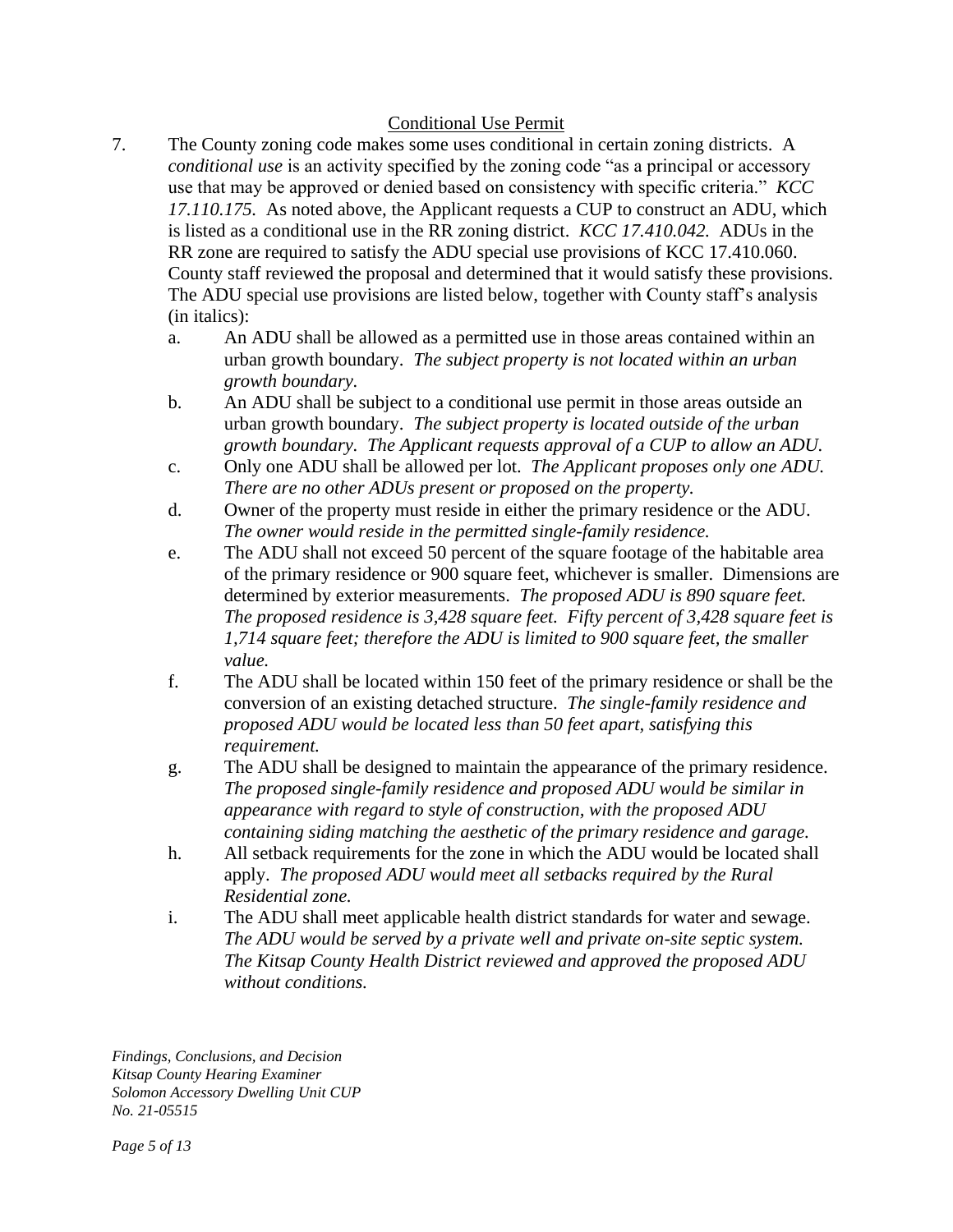- j. No mobile homes or recreational vehicles shall be allowed as an ADU. *There are no mobile homes or recreational vehicles present on the subject property.*
- k. An ADU shall use the same side street entrance as the primary residence and shall provide additional off-street parking. *The Applicant's site plan shows that the proposed ADU would use the same driveway serving the primary residence. The driveway would provide an additional off-street parking space.*
- l. An ADU is not permitted on the same lot where accessory living quarters exist. *There are no present or proposed accessory living quarters. Exhibit 1, Staff Report, pages 6 and 7.*

#### Testimony

- 8. Kitsap County Planner Darren Gurnee testified generally about the proposal and how it would meet the specific requirements for approval of a conditional use permit to allow construction of an ADU. He described the subject property, noting that the 5.42-acre site is zoned Rural Residential (RR) and slopes west to east at less than 5 percent. Mr. Gurnee discussed setback requirements for accessory structures within the RR zoning district and noted that the proposed ADU would meet the setback requirements. He noted that the ADU structure would be accessory to a permitted 3,428 square foot singlefamily residence and detached garage. Mr. Gurnee stated that there are no critical areas mapped on the subject property. He explained that GIS data identifying a fish bearing stream on the eastern edge of property is inaccurate and that the proposed development would comply with a 150-foot buffer requirement. Mr. Gurnee stated that the property owner would reside in the proposed single-family residence and that the ADU would be located approximately 50 feet from the primary residence. He noted that SE Willock Road, a County maintained road, would provide direct access to the ADU and that the proposed ADU would be served by a private well, a new septic tank, and the existing drain field serving the existing primary residence. Mr. Gurnee stated that the design, color, materials, and roof pitch of the proposed ADU would be compatible with the aesthetics of the primary residence. He noted that County staff has recommended a condition requiring further design review at the building permit stage to ensure such compatibility. *Testimony of Mr. Gurnee*
- 9. Applicant Clarissa Solomon testified that County staff's presentation was thorough, and she noted that her mother would reside in the ADU. *Testimony of Ms. Solomon.*

#### Staff Recommendation

10. Mr. Gurnee testified that County staff recommends approval of the CUP, with conditions. Ms. Solomon testified that she understands and would comply with County staff's recommended conditions. *Exhibit 1, Staff Report, pages 1, 6, 7, and 9 through 12; Testimony of Mr. Gurnee; Testimony of Ms. Solomon.*

*Findings, Conclusions, and Decision Kitsap County Hearing Examiner Solomon Accessory Dwelling Unit CUP No. 21-05515*

*Page 6 of 13*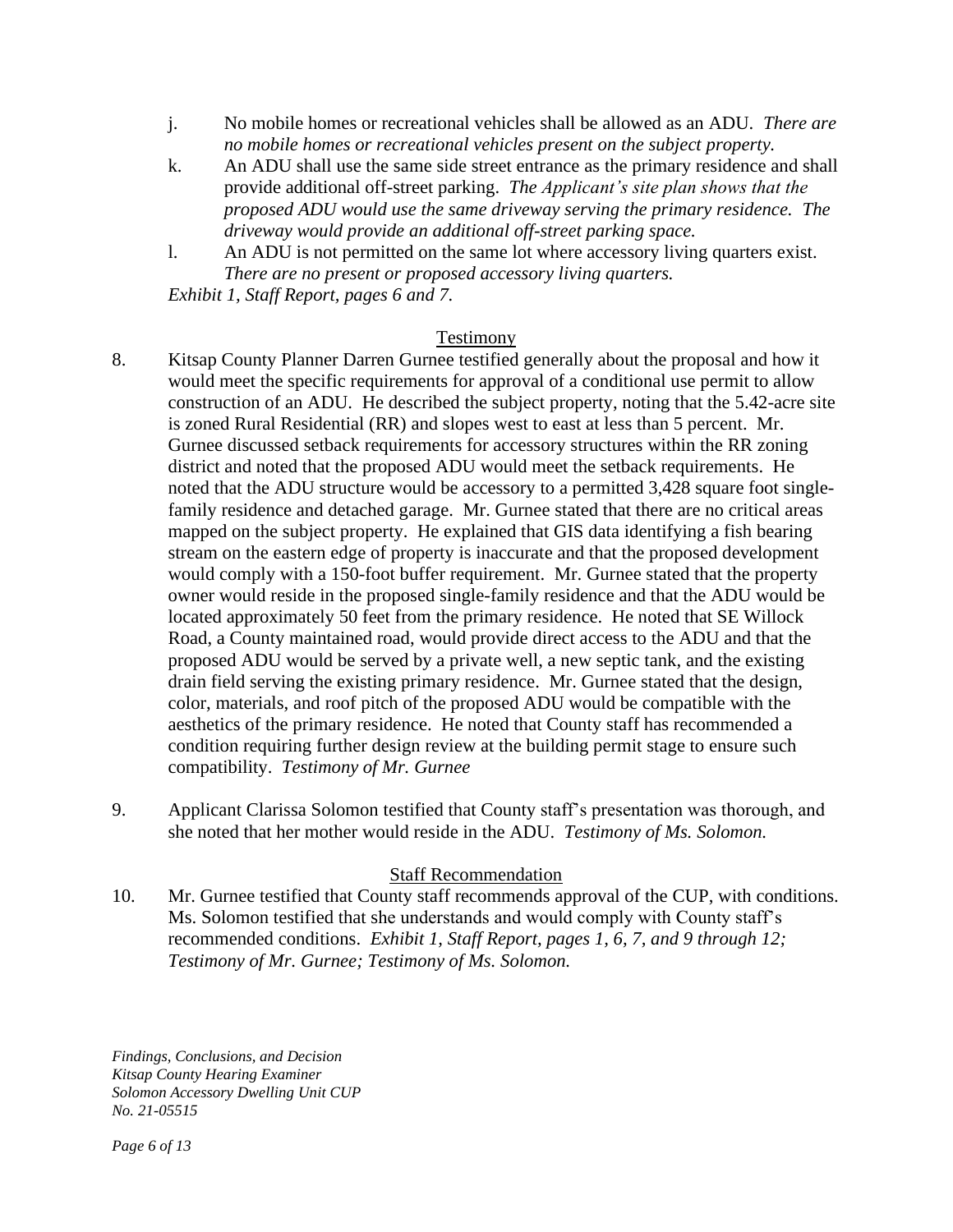# **CONCLUSIONS**

#### **Jurisdiction**

The Hearing Examiner has jurisdiction to hear and decide requests for a conditional use permit. *KCC 2.10.070; KCC 17.550.020.*

#### Criteria for Review

The Hearing Examiner may approve, approve with conditions, or deny a conditional use permit. Approval or approval with conditions may be granted by the Hearing Examiner only when all the following criteria are met:

- 1. The proposal is consistent with the Comprehensive Plan;
- 2. The proposal complies with applicable requirements of [the zoning code];
- 3. The proposal will not be materially detrimental to existing or future uses or property in the immediate vicinity; and
- 4. The proposal is compatible with and incorporates specific features, conditions, or revisions that ensure it responds appropriately to the existing character, appearance, quality or development, and physical characteristics of the subject property and the immediate vicinity.

*KCC 17.550.030.A.*

As a condition of CUP approval, the Hearing Examiner may:

- 1. Increase requirements in the standards, criteria, or policies established by [the zoning code];
- 2. Stipulate the exact location as a means of minimizing hazards to life, limb, property damage, erosion, landslides, or traffic;
- 3. Require structural features or equipment essential to serve the same purpose set forth in Chapter 17.420;
- 4. Include requirements to improve compatibility with other uses permitted in the same zone, protecting them from nuisance generating features in matters of noise, odors, air pollution, wastes, vibration, traffic, physical hazards, and similar matters. The hearing examiner may not, in connection with action on a conditional use permit, reduce the requirements specified by [the zoning code] as pertaining to any use nor otherwise reduce the requirements of [the zoning code] in matters for which a variance is the remedy provided;
- 5. Assure that the degree of compatibility with the purpose of [the zoning code] shall be maintained with respect to the particular use on the particular site and in consideration of other existing and potential uses, within the general area in which the use is proposed to be located;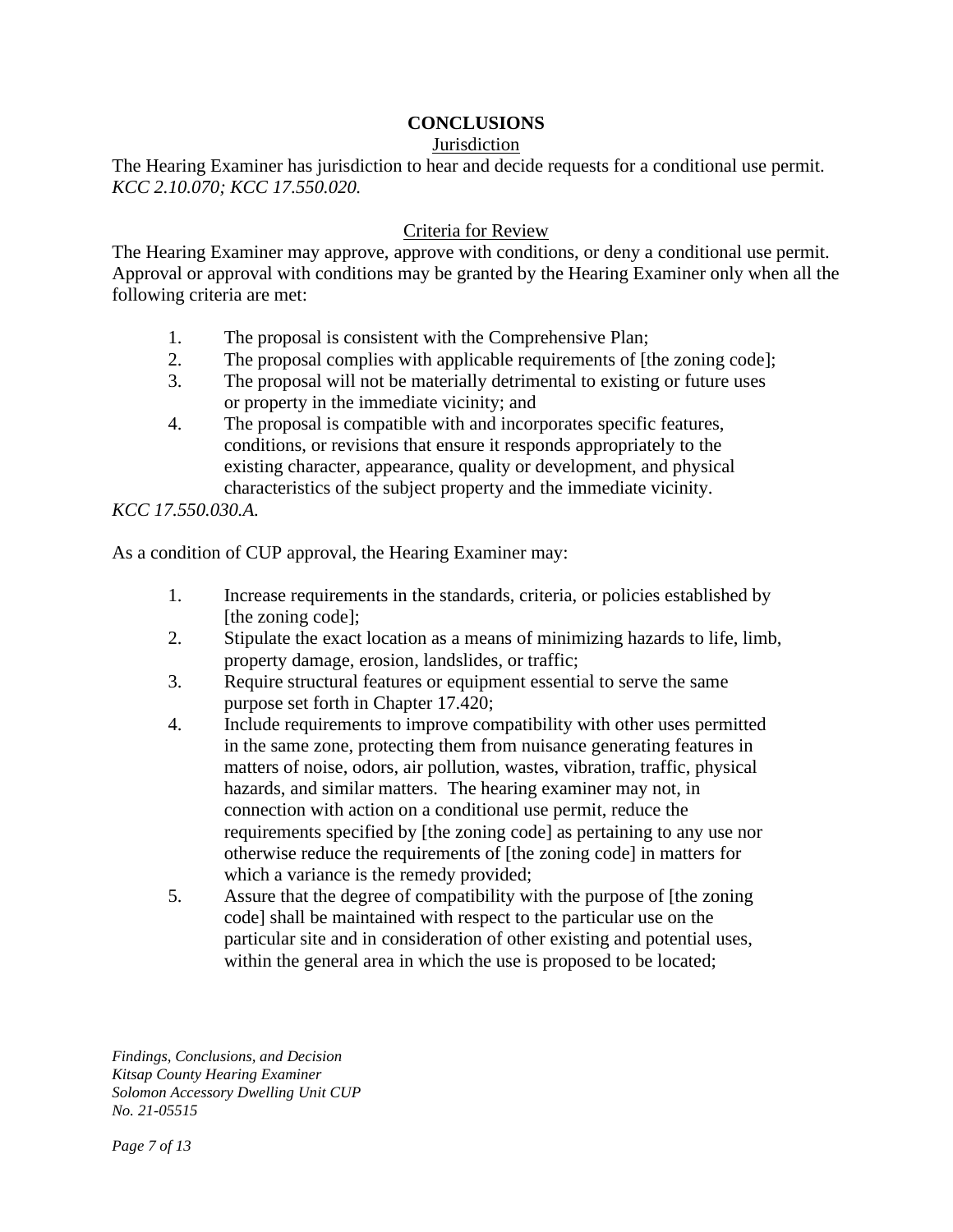- 6. Recognize and compensate for variations and degree of technological processes and equipment as related to the factors of noise, smoke, dust, fumes, vibration, odors, and hazard or public need;
- 7. Require the posting of construction and maintenance bonds or other security sufficient to secure to the county the estimated cost of construction and/or installation and maintenance of required improvements; and
- 8. Impose any requirement that will protect the public health, safety, and welfare.

# *KCC 17.550.030.B.*

"If the approval criteria are not met or conditions cannot be imposed to ensure compliance with the approval criteria, the conditional use permit shall be denied." *KCC 17.550.030.C.*

In addition to the criteria listed above, ADUs are subject to the following special use provisions of KCC 17.410.060.B.3:

- a. An ADU shall be allowed as a permitted use in those areas contained within an urban growth boundary;
- b. An ADU shall be subject to a conditional use permit in those areas outside an urban growth boundary;
- c. Only one ADU shall be allowed per lot;
- d. Owner of the property must reside in either the primary residence or the ADU;
- e. The ADU shall not exceed fifty percent of the square footage of the habitable area of primary residence or nine hundred square feet, whichever is smaller. Dimensions are determined by exterior measurements.
- f. The ADU shall be located within one hundred fifty feet of the primary residence or shall be the conversion of an existing detached structure (e.g., garage);
- g. The ADU shall be designed to maintain the appearance of the primary residence;
- h. All setback requirements for the zone in which the ADU is located shall apply;
- i. The ADU shall meet the applicable health district standards for water and sewage disposal;
- j. No mobile homes or recreational vehicles shall be allowed as an ADU;
- k. An ADU shall use the same side-street entrance as the primary residence and shall provide additional off-street parking; and
- l. An ADU is not permitted on the same lot where an accessory living quarters exists.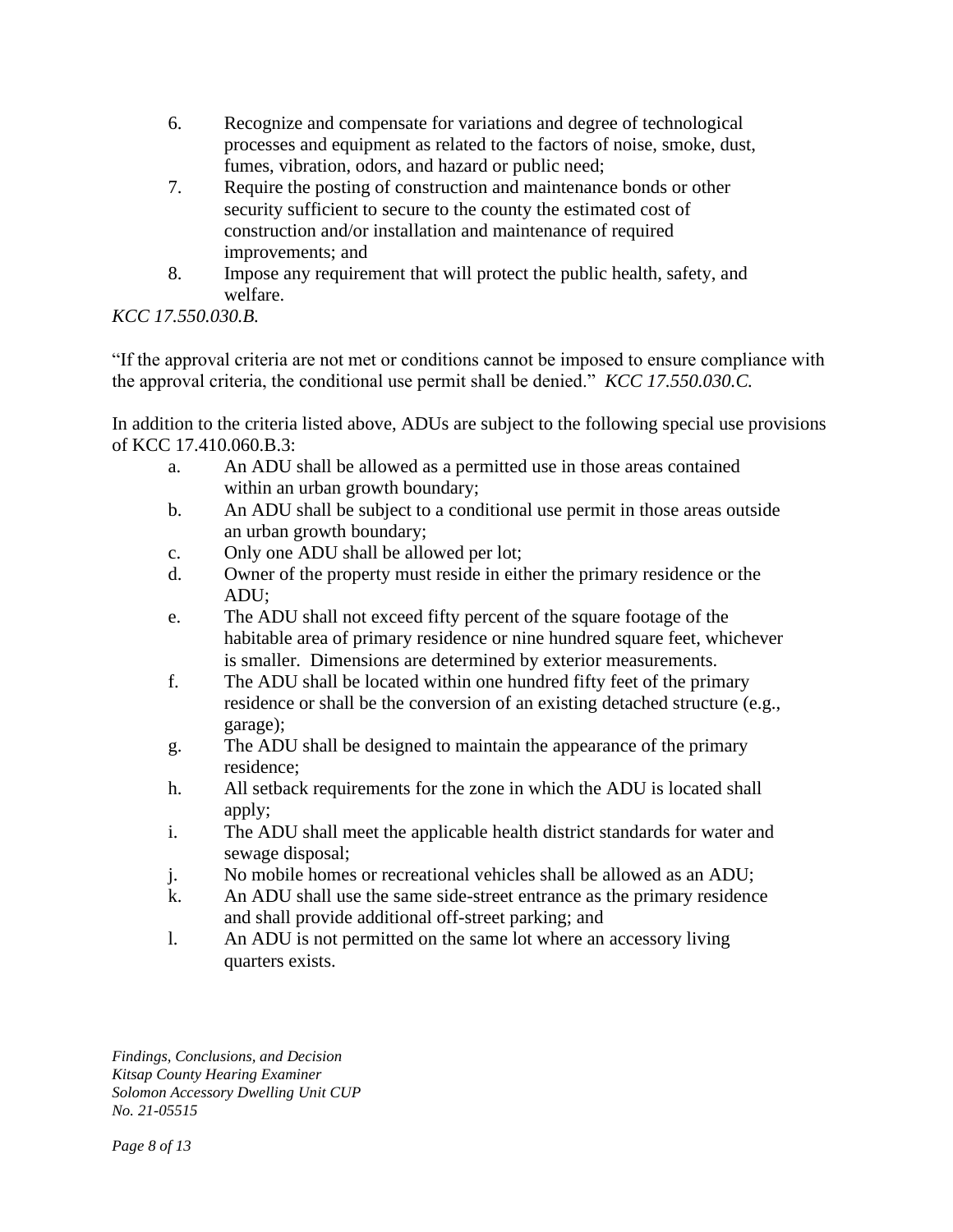The criteria for review adopted by the Kitsap County Board of Commissioners are designed to implement the requirement of Chapter 36.70B RCW to enact the Growth Management Act. In particular, RCW 36.70B.040 mandates that local jurisdictions review proposed development to ensure consistency with County development regulations, considering the type of land use, the level of development, infrastructure, and the characteristics of development. *RCW 36.70B.040(1)*.

#### Conclusions Based on Findings

- **1. With conditions, the proposed ADU would be consistent with the special use provisions of KCC 17.410.060.B.3.** The proposed ADU would be located within the Rural Residential (RR) zoning district, outside the boundary of an urban growth area, and would therefore be allowed with a conditional use permit. The Applicant proposes to construct only one ADU, and there are no other ADUs, accessory living quarters, mobile homes, or recreational vehicles currently located or proposed to be located on the property. The Applicant would reside in the primary 3,428 square foot single-family residence located on the property. The proposed ADU would measure 890 square feet, which is less than the 900 square foot maximum allowed for an ADU associated with a 3,428 square foot primary residence. The proposed ADU would be sited approximately 50 feet from the existing single-family residence and would be designed to maintain the appearance of the single-family residence by incorporating the same design, siding, and color. The proposed ADU would meet all applicable setback requirements for the RR zone, and would utilize the driveway serving the single-family residence. Adequate parking is available on-site for the ADU and the existing single-family residence. The proposed ADU would be served by the on-site septic system and private well that serve the primary residence. The Kitsap County Health District has approved, without conditions, the water and septic systems proposed for the project. Conditions, as detailed below, are necessary to mitigate project impacts and to ensure compliance with applicable statutes, ordinances, and regulations. *Findings 1, 5 – 10.*
- **2. With conditions, the proposed project would be meet the criteria for CUP approval under KCC 17.550.030.A.** The County provided reasonable notice and opportunity to comment on the proposal. The County did not receive any comments on the proposal in response to its notice materials. The County analyzed the environmental impacts of the proposal, determined that the proposed use would not have a probable significant adverse impact on the environment, and issued a Determination of Non-significance on May 11, 2022. That determination was not appealed. The proposed ADU would be consistent with the County Comprehensive Plan policies that permit low-density residential uses in rural areas and generally encourage diverse, affordable housing options suitable to meet the needs of county residents. The Kitsap County Health District approved the Applicant's proposed water and septic systems without conditions. The Kitsap County Fire Marshal's Office also reviewed and approved the proposal with no conditions. As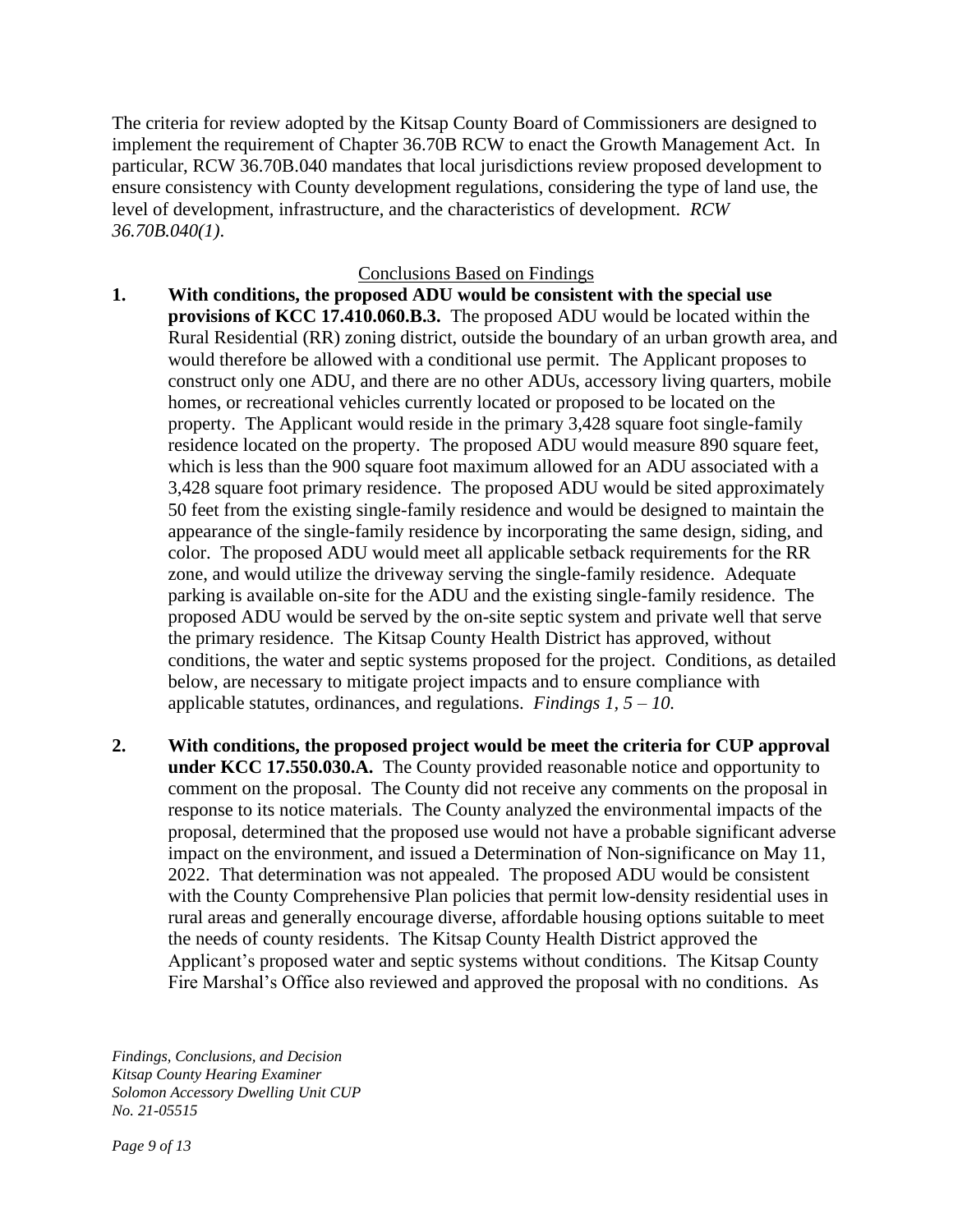conditioned, the proposed ADU would comply with all applicable provisions of the County zoning code, including setback requirements for the RR zone and the specific ADU special use provisions of KCC 17.410.060.B.3. The project's compliance with these special use provisions would ensure that the project would not be materially detrimental to other uses or property in the vicinity and would be compatible with the existing character of the subject property and property in the vicinity. Conditions, as detailed below, are necessary to mitigate project impacts and to ensure compliance with relevant federal, state, and local statutes, ordinances, and regulations. *Findings 1 – 10.*

#### **DECISION**

Based on the preceding findings and conclusions, the request for a conditional use permit to allow construction of an 890 square foot detached accessory dwelling unit, at 7603 SE Willock Road, is **APPROVED**, subject to the following conditions:<sup>2</sup>

- 1. All required permits shall be obtained prior to commencement of land clearing, tree clearing, construction, and/or occupancy.
- 2. The accessory dwelling unit is subject to the payment of impact fees. Impact fees must be paid at time of permit issuance, or if deferred, must be paid prior to final inspection. No certificate of occupancy will be granted until all impact fees are paid.
- 3. Any proposed modification (not including cosmetic work such as painting, papering, and similar finish work), remodel, or expansion of the accessory dwelling unit building, regardless of whether a building permit is required, shall be reviewed by the Department of Community Development and granted approval prior to such modification, expansion, construction, and/or issuance of a building permit.
- 4. Only one accessory dwelling unit shall be permitted on the subject property.
- 5. The owner of the property must reside in either the primary residence or the accessory dwelling unit, and only one of the structures may be rented at any one time.
- 6. The accessory dwelling unit's habitable area shall not exceed 50 percent of the primary residence or 900 square feet, whichever is smaller. The proposed size of the ADU is 890 square feet. Any future expansion of the ADU would require a building permit and would have to comply with all code requirements in place at the time of the new building permit application.
- 7. The accessory dwelling unit shall be located within 150 feet of the primary residence.

<sup>&</sup>lt;sup>2</sup> This decision includes conditions designed to mitigate impacts of this proposed project and to meet requirements of the County code.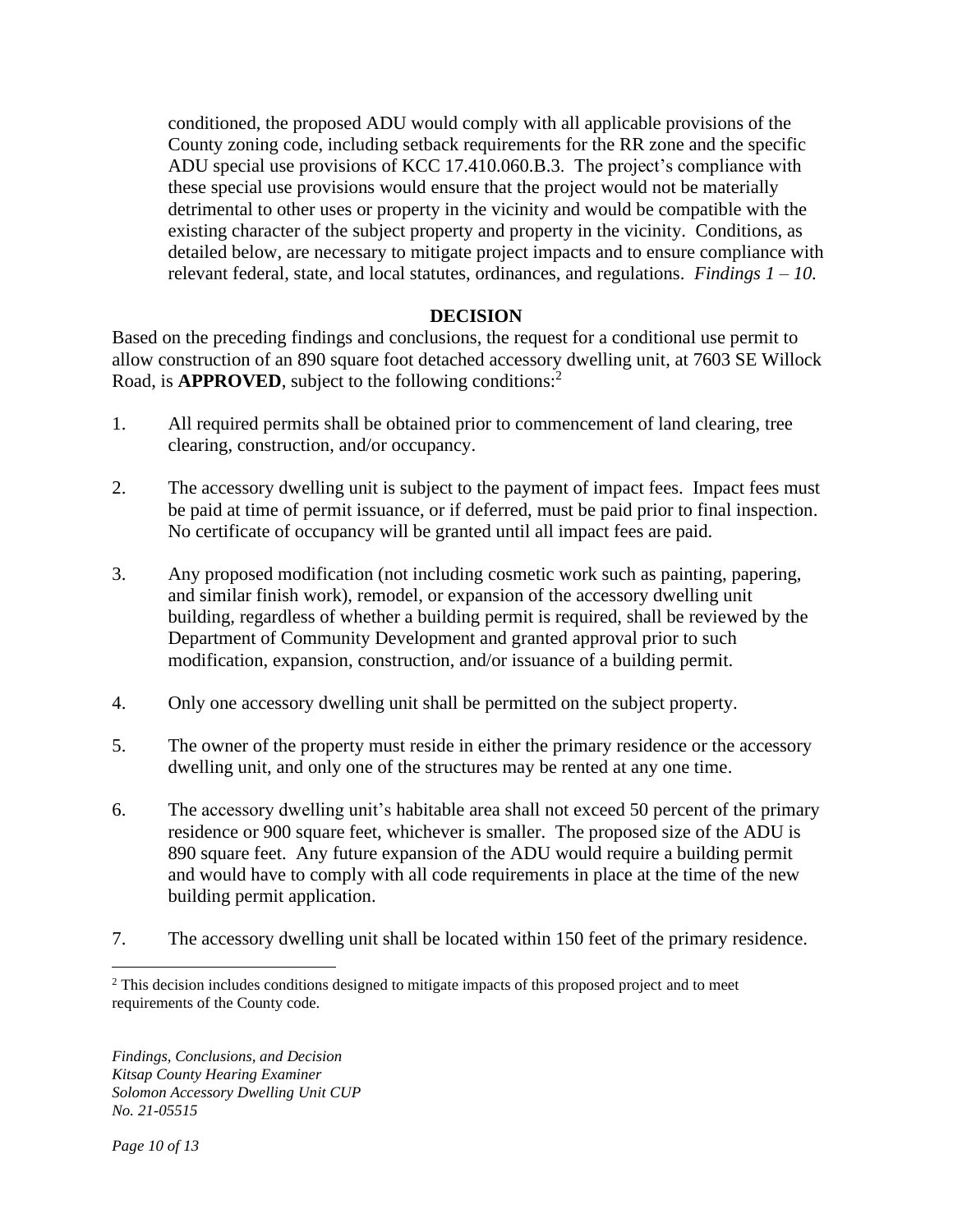- 8. The accessory dwelling unit shall be designed to maintain the appearance of the primary residence.
- 9. This permit shall comply with all Kitsap Public Health District regulations and conditions of approval.
- 10. No mobile home or recreational vehicle shall be allowed as an accessory dwelling unit.
- 11. The accessory dwelling unit shall use the same side street entrance as the primary residence and shall provide one additional off-street parking space.
- 12. An accessory living quarters or guest house is not permitted on the same lot unless the accessory dwelling unit is removed and the accessory living quarters or guest house complies with all requirements imposed by the Kitsap County Code.
- 13. A property with a primary residence and an accessory dwelling unit cannot be segregated to create two separate legal lots unless it complies with all subdivision, zoning, and density requirements in place at the time of a complete subdivision application.
- 14. The accessory dwelling unit cannot be sold separately from the primary residence unless it has legally been segregated onto its own lot.
- 15. Building permits submitted shall include construction plans and profiles for all roads, driveways, storm drainage facilities, and appurtenances. No construction shall be started prior to said plan acceptance.
- 16. Stormwater quantity control, quality treatment, and erosion and sedimentation control shall be designed in accordance with Kitsap County Code Title 12 effective at the time the Conditional Use Permit application was deemed complete, October 28, 2021. If the development meets the thresholds for engineered drainage design, the submittal documents shall be prepared by a civil engineer licensed in the State of Washington. The fees and submittal requirements shall be in accordance with Kitsap County Ordinances in effect at the time of Building Permit Application.
- 17. If the project proposal is modified from that shown on the submitted site plan accepted for review October 21, 2021, Development Services and Engineering will require additional review and potentially new conditions.
- 18. At the time of building permit application, submit an application for Concurrency

*Findings, Conclusions, and Decision Kitsap County Hearing Examiner Solomon Accessory Dwelling Unit CUP No. 21-05515*

*Page 11 of 13*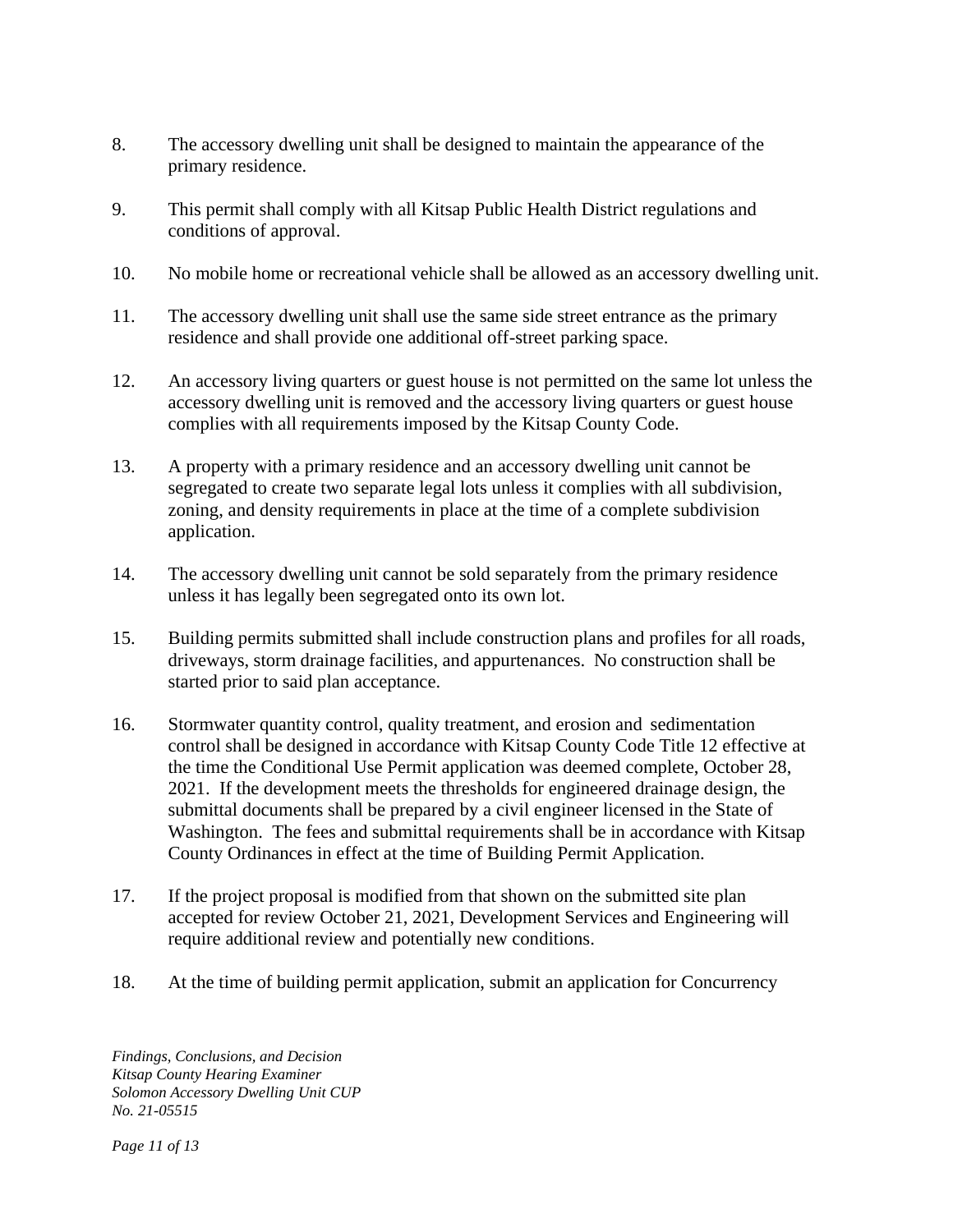Test (KCPW Form 1601) as required by Chapter 20.04.030, Transportation Concurrency of the Kitsap County Code. The KCPW 1601 Form reserves road capacity for the project.

- 19. At the time of building permit application, submit plans for construction of the road approach between the edge of existing pavement and the right-of-way line at all intersections with County rights-of way. Approaches shall be designed in accordance with the Kitsap County Road Standards as established in Chapter 11.22 of the Kitsap County Code. Existing approaches may need to be improved to meet current standards.
- 20. Any work within the County right-of-way shall require a Public Works permit and possibly a maintenance or performance bond. This application to perform work in the right-of-way shall be submitted as part of the building permit process. The need for and scope of bonding will be determined at that time.
- 21. The recipient of any conditional use permit shall file a Notice of Land Use Binder with the County auditor prior to any of the following: initiation of any further site work, issuance of any development/construction permits by the County, or occupancy/use of the subject property or buildings thereon for the use or activity authorized. The Notice of Land Use Binder shall serve both as an acknowledgment of, and agreement to abide by, the terms and conditions of the conditional use permit and as a notice to prospective purchasers of the existence of the permit. The Binder shall be prepared and recorded by the Department of Community Development at the Applicant's expense.
- 22. The uses of the subject property are limited to the uses proposed by the Applicant and any other uses will be subject to further review pursuant to the requirements of the Kitsap County Code. Unless in conflict with the conditions stated and/or any regulations, all terms and specifications of the application shall be binding conditions of approval. Approval of this project shall not, and is not, to be construed as approval for more extensive or other utilization of the subject property.
- 23. The authorization granted herein is subject to all applicable federal, state, and local laws, regulations, and ordinances. Compliance with such laws, regulations, and ordinances is a condition to the approvals granted and is a continuing requirement of such approvals. By accepting this/these approvals, the Applicant represents that the development and activities allowed will comply with such laws, regulations, and ordinances. If, during the term of the approval granted, the development and activities permitted do not comply with such laws, regulations, or ordinances, the Applicant agrees to promptly bring such development or activities into compliance.

*Findings, Conclusions, and Decision Kitsap County Hearing Examiner Solomon Accessory Dwelling Unit CUP No. 21-05515*

*Page 12 of 13*